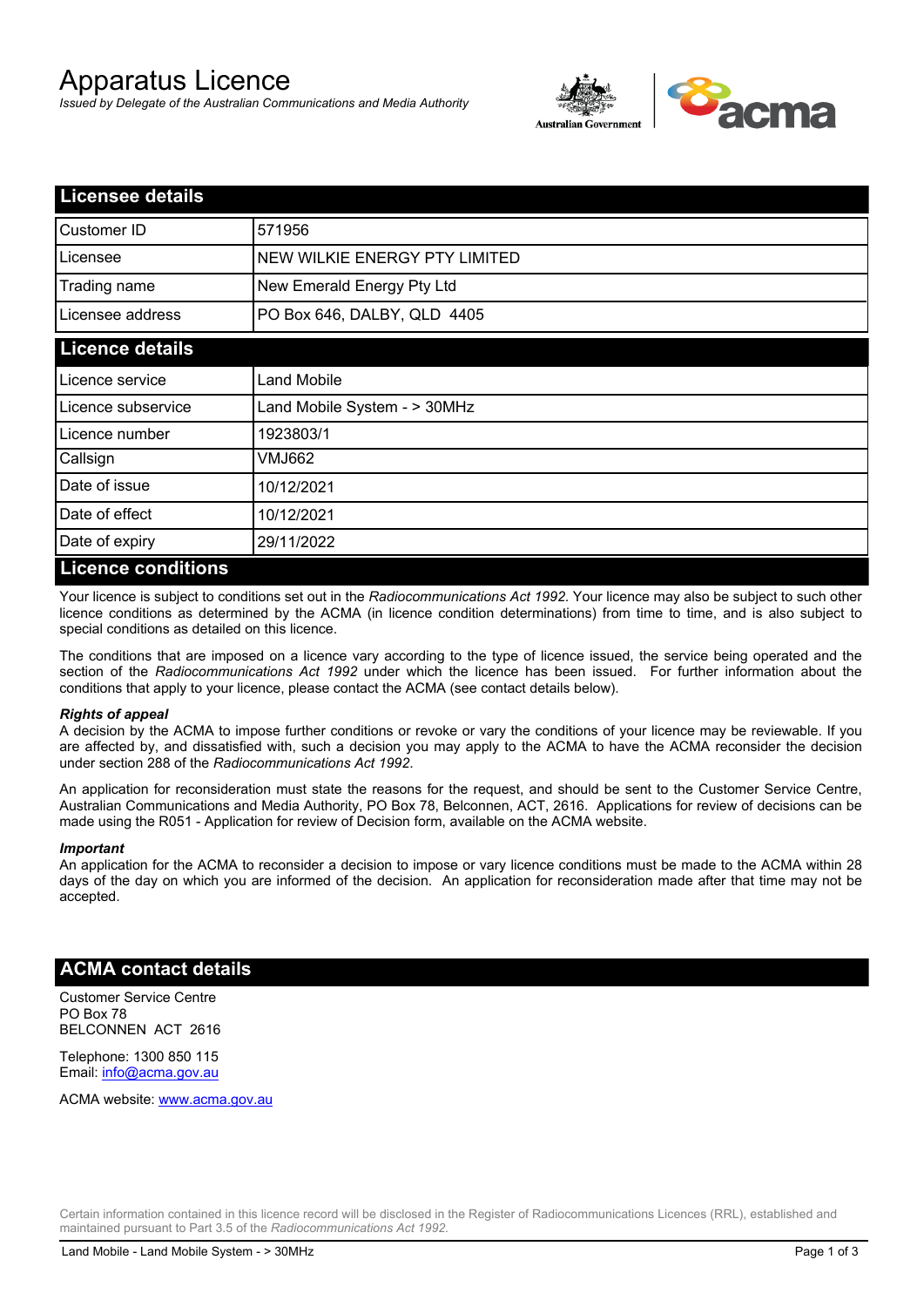# **Advisory Notes applying to licence no.: 1923803/1**

Conditions applicable to the operation of Land Mobile System station(s) authorised under this licence can be found in the Radiocommunications Licence Conditions (Apparatus Licence) Determination and the Radiocommunications Licence Conditions (Land Mobile Licence) Determination. Copies of these determinations are available from the ACMA and from the ACMA home page (www.acma.gov.au).